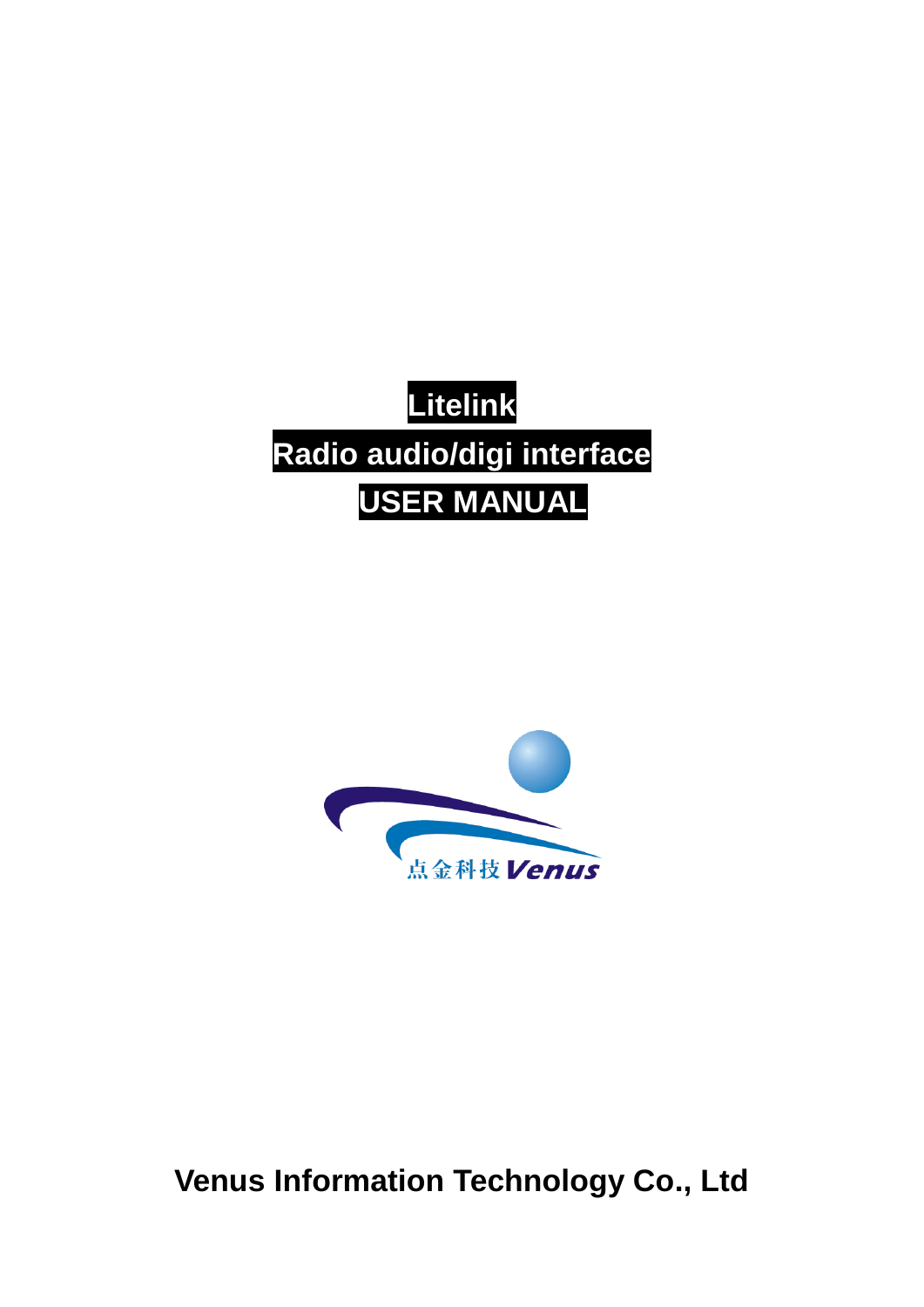Although this product uses certain isolation, your computer/radio/other terminal may still be damaged. Please ground the equipment.

**Caution**

#### **Caution**

In order to reduce the development cost and ensure the health of the owner, this product has been using lead-free circuit boards, lead-free solder, rohs-compliant washing liquid and inexpensive connectors since January 2018. This product complies with RoHs standards. If you are located in an EU member state or other countries, please do not hesitate to contact me to produce customized products that meet your relevant standards.

#### **Caution**

Venus Info Tech. is not responsible for equipment damage caused by this product.

## **Caution**

The use of this product requires a certain degree of electrical operation, as well as the English reading ability of related software. Because this product is very cheap, it does not provide all software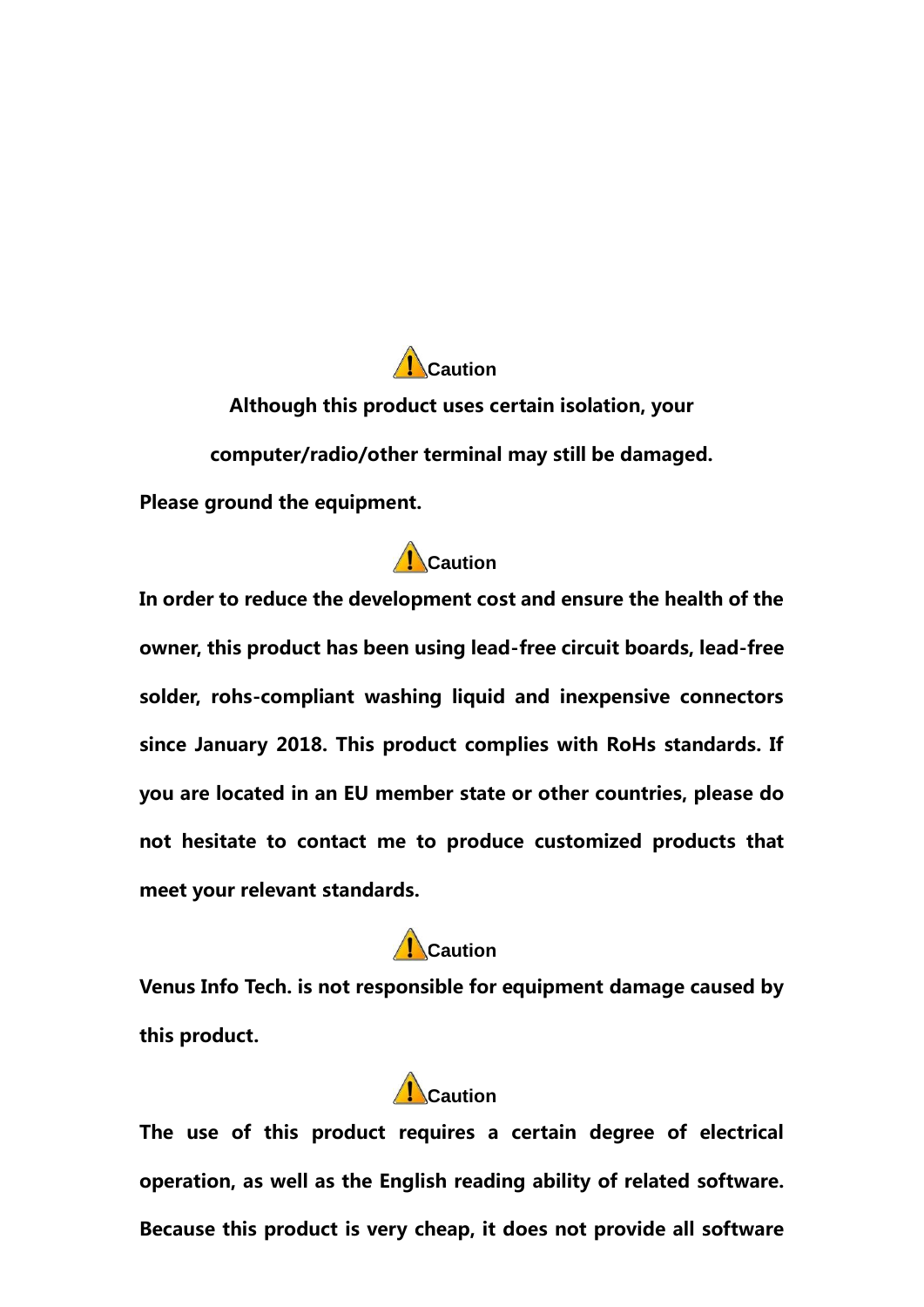remote assistance.



This product contains chemicals such as Pb and Sn. Please keep it in a

safe place and keep it out of reach of children. If you have any food,

please contact the local fire department immediately.



This product cannot directly control the frequency of the radio (CIV

of ICOM, CAT of YAESU, etc.).

| <b>Part Name</b> | <b>Hazardous Substances</b> |            |            |            |           |            |  |  |
|------------------|-----------------------------|------------|------------|------------|-----------|------------|--|--|
|                  | 铅(Pb)及其                     | 汞(Hg)及其    | 镉(Cd)及其    | 六价铬(Cr     | 多溴联苯      | 多溴二苯醚      |  |  |
|                  | 合 物<br>化                    | 化合物        | 化合物        | 6+)化合物     | (PBB)     | (PBDE)     |  |  |
|                  | Leadand                     | Mercuryan  | Cadmium    | Hexavalent |           |            |  |  |
|                  | its                         | d<br>its   | its<br>and | Chromium   |           |            |  |  |
|                  | compound                    | compound   | compound   | compound   |           |            |  |  |
|                  | s                           | s          | S          | s          |           |            |  |  |
| <b>PCB</b>       | $\bigcirc$                  | ∩          | $\bigcap$  | $\bigcirc$ | ∩         | ◯          |  |  |
| resistance       | $\bigcirc$                  | ∩          | $\bigcirc$ | $\bigcirc$ | ∩         | ◯          |  |  |
| cap              | ∩                           | ∩          | ∩          | ∩          | ∩         | ∩          |  |  |
| transformer      | $\times$                    | $\bigcirc$ | $\bigcirc$ | $\bigcirc$ | ∩         | $\bigcirc$ |  |  |
| Connector        | O                           | ∩          | ∩          | ∩          | ∩         | ∩          |  |  |
| Package          | O                           | ∩          | ◯          | ∩          | $\bigcap$ | ∩          |  |  |

# **Product introduction**

Lite link is a mini version of the radio audio interface. Unlike most interface on the market, the lite link has a PCB size of only 5\*5cm. The following is the difference between litelink and other products.

1. The price is very cheap, the price can only buy a USB-COM cable (If you go to the electronics market and don't know how to do it, you will be pitted)

2. Provides a 4-ring stereo jack for easy connection to hardware

(You can directly use the 4-ring male-to-public connection single-interface computer, as well as mobile phones, Android or other tablet devices)

3. With TTL write frequency interface

(The TTL write frequency interface is provided in the upper right corner of the board, which is convenient for you to write to GP88)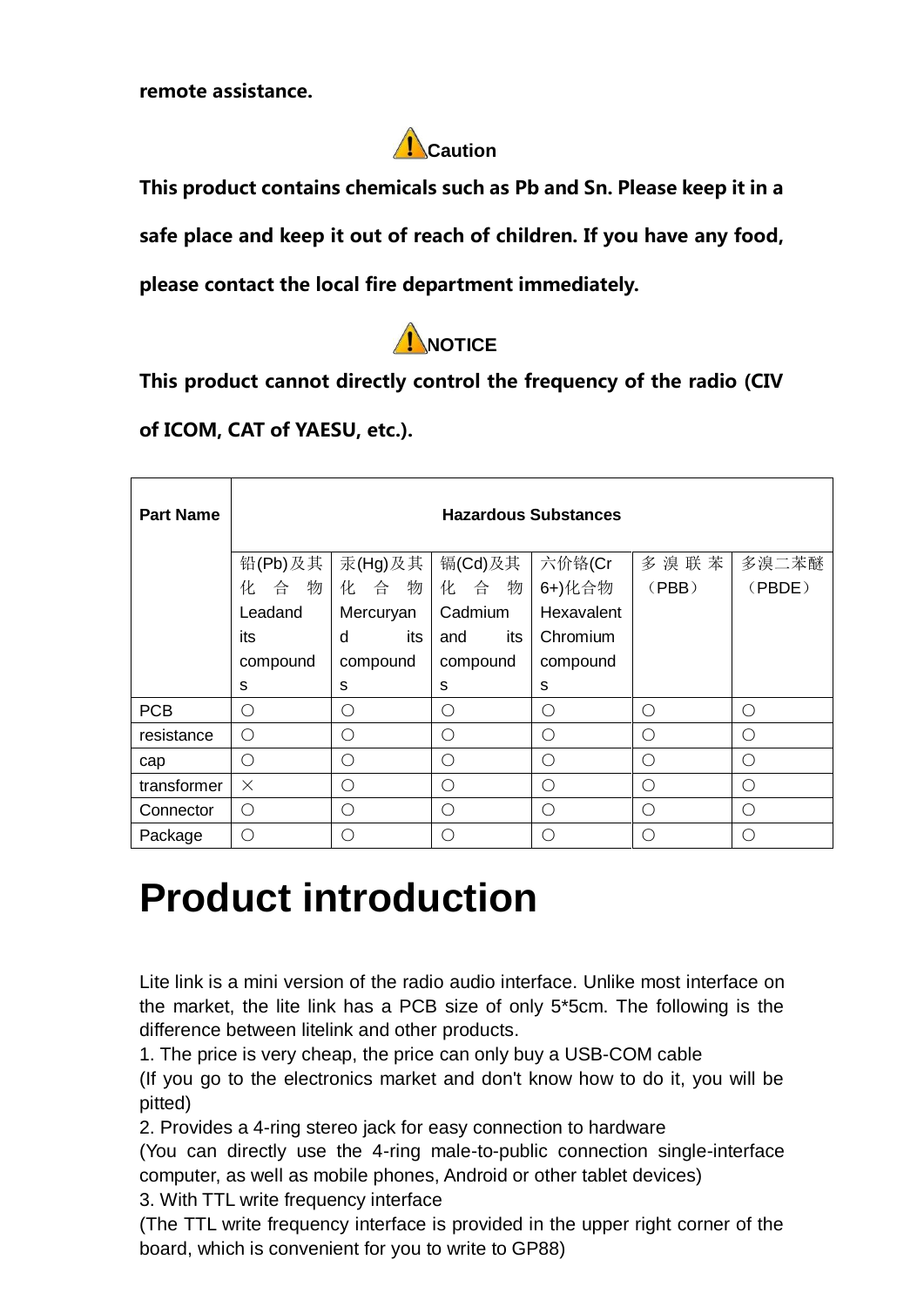4. With DIY radio interface

(The 4P XH2.54 interface is provided in the lower right corner of the board, which is convenient for you to use for strange radio stations.)

## **Litelink uses common interface cable**

USB uses a TYPE B USB cable.

Audio can choose 4 ring stereo male to male connector to connect the link to a laptop, smart phone, tablet device with only one audio interface, and also provides a common audio interface input , just use 3 ring ordinary stereo The male to male connector can be connected to the hardware.

The output of the radio adopts the PS/2 interface. The PS/2 interface is the most commonly used data channel for the UV radio station and the short-wave radio.

In order to improve the use value of litelink, link also provides a CW interface for daily CW use, as well as a set of TTL write frequency interfaces, a set of DIY radio interfaces.

### **What can I do with lite link?**

- 1. Connect to the U/V radio to run software such as ECHOLINK, APRS.
- 2. Connect to HF radio to run software such as RTTY/SSTV/FT8/PSK
- 3. Use TTL interface to write to GP88S and other radios
- 4. CIV connecting ICOM stations using TTL interface
- 5. Connected to an HF radio for transmitting CW signals

6. For radio and mobile phones, tablets and other devices connected to run APRS / RTTY / SSTV / FT8/ PSK and other software, and use the OTG cable to connect to the USB serial port (or use VOX voice control)

# **Where does the computer driver needed for Litelink?**

Litelink uses CH340G produced by WCH as the serial port chip. The driver for this chip is recommended to go directly to the WCH.CN official website for download. If you use other channels to download the driver, the computer may not be able to shake hands with litelink.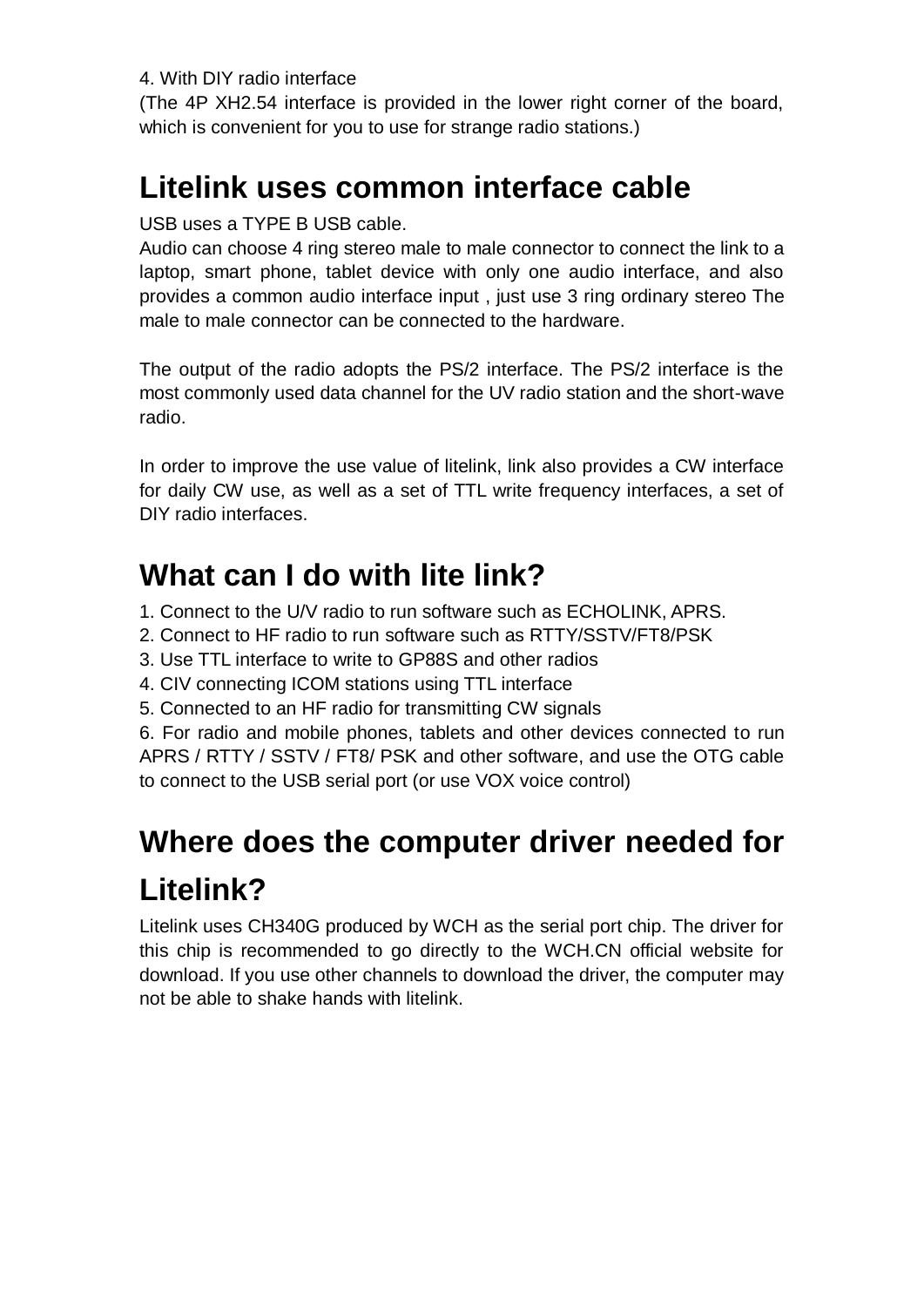# **Litelink PCB**



#### Wiring instructions

1 Type-B USB is used to connect to a computer, or connect to other mobile terminals via OTG adapter cable

2 XH2.54TTL write frequency (CIV) interface, pin definition from left to right is GND / +5V / TX / RX

3 3-ring stereo audio jack for connecting to the microphone of the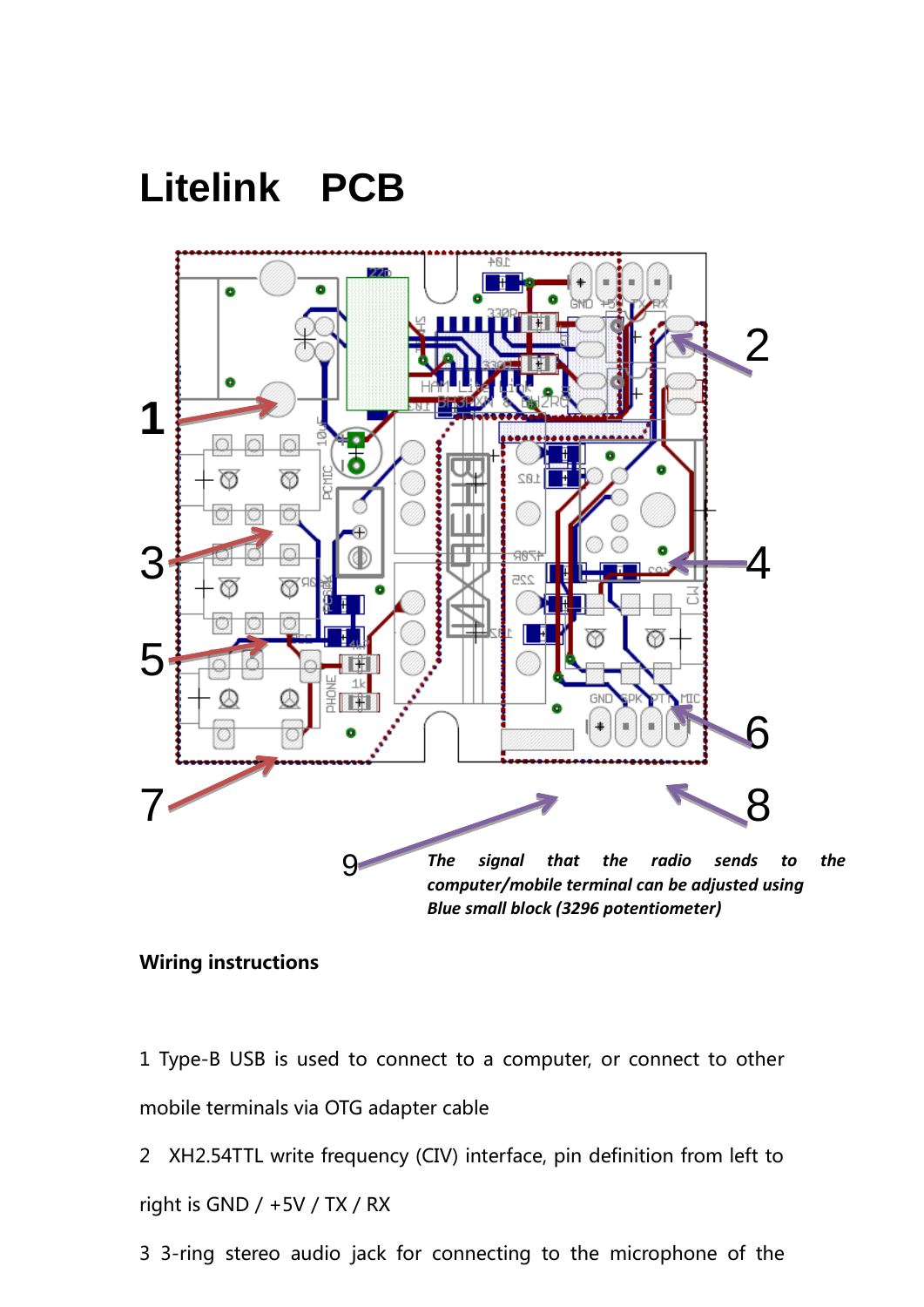computer

4 PS2 6-pin connector for connecting stations with this data interface

5 3-ring stereo audio jack for connecting to the computer's speaker

6 3-ring 3.5mm jack for connecting the radio's straight key for computer transmission

7 4-ring stereo audio jack for connecting computers and mobile phones with this interface, or other terminals

8 XH2.54 custom radio interface, the pin definition moves from left to right in order of GND/SPK/PTT/MIC

9 Grounding

Serial port control instructions

## PTT VIA RTS CW VIA DTR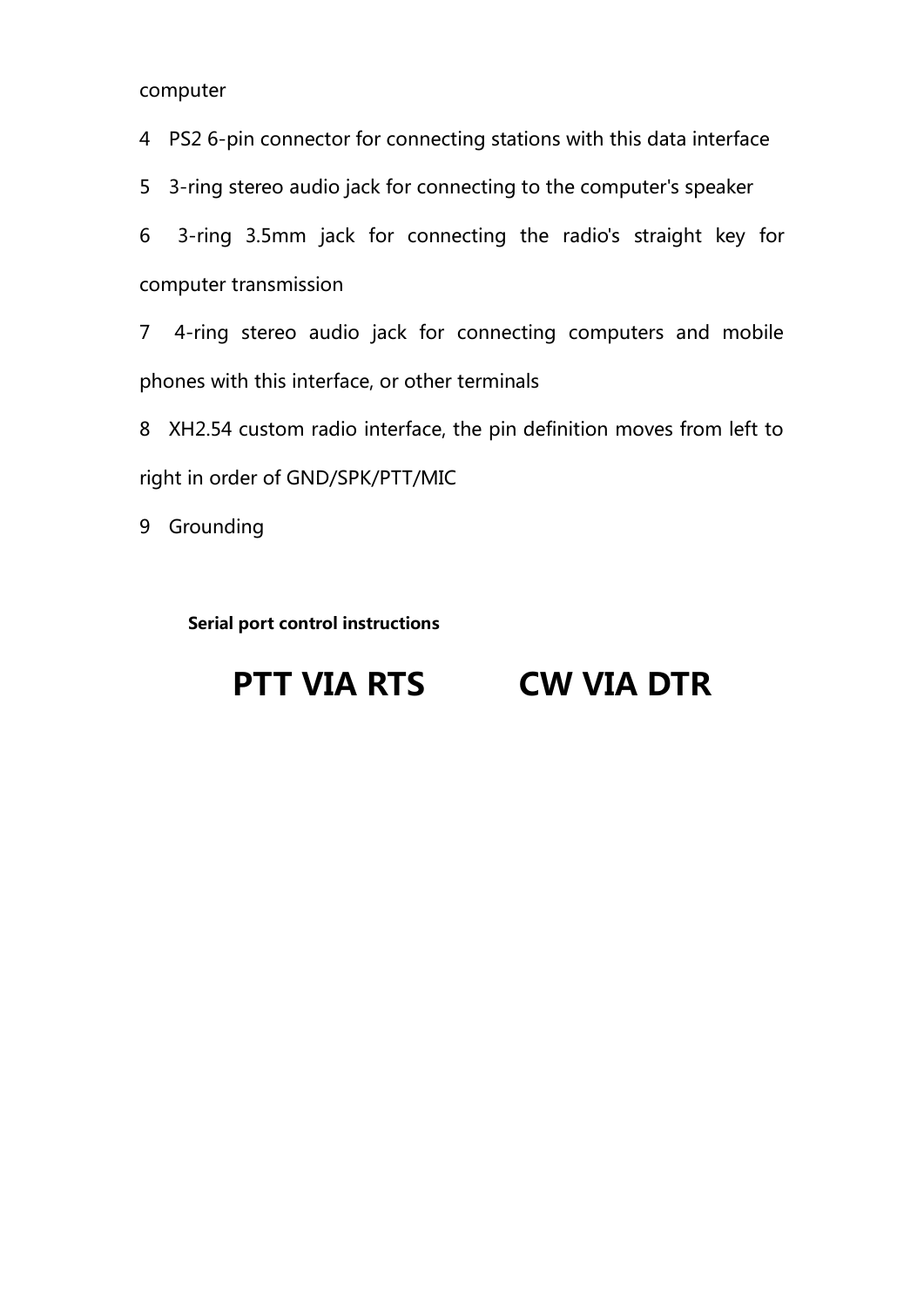**Lite link schematics**

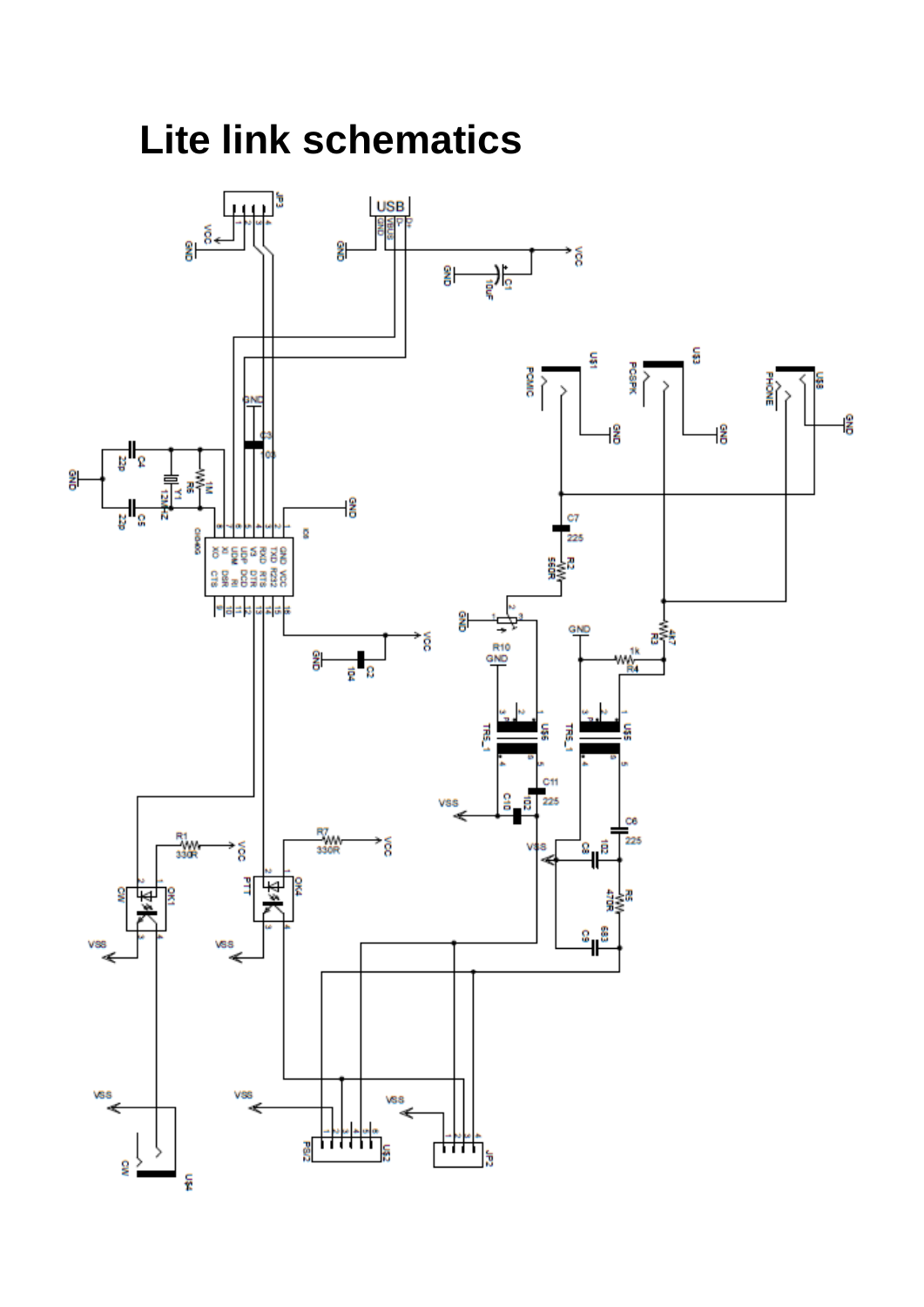# **LiteLink Component list**

| Part            | Value         | Device                                                              | Package       | Library               | <b>Sheet</b>          |  |  |  |
|-----------------|---------------|---------------------------------------------------------------------|---------------|-----------------------|-----------------------|--|--|--|
|                 |               |                                                                     |               |                       |                       |  |  |  |
| C <sub>1</sub>  | 10uF          | 10UF-25V-20%(PTH)KIT CPOL-RADIAL-10UF-25V-KIT SparkFun-Capacitors 1 |               |                       |                       |  |  |  |
| C <sub>2</sub>  | 104           | <b>C-EUC0805</b>                                                    | C0805         | rcl                   | 1                     |  |  |  |
| C <sub>3</sub>  | 103           | <b>C-EUC0805</b>                                                    | C0805         | rcl                   | 1                     |  |  |  |
| C <sub>4</sub>  | 22p           | <b>C-EUC0805</b>                                                    | C0805         | rcl                   | 1                     |  |  |  |
| C <sub>5</sub>  | 22p           | <b>C-EUC0805</b>                                                    | C0805         | rcl                   | 1                     |  |  |  |
| C <sub>6</sub>  | 225           | <b>C-EUC0805</b>                                                    | C0805         | rcl                   | 1                     |  |  |  |
| C7              | 225           | <b>C-EUC0805</b>                                                    | C0805         | rcl                   | 1                     |  |  |  |
| C <sub>8</sub>  | 102           | <b>C-EUC0805</b>                                                    | C0805         | rcl                   | 1                     |  |  |  |
| C <sub>9</sub>  | 683           | <b>C-EUC0805</b>                                                    | C0805         | rcl                   | 1                     |  |  |  |
| C10             | 102           | <b>C-EUC0805</b>                                                    | C0805         | rcl                   | $\mathbf{1}$          |  |  |  |
| C <sub>11</sub> | 225           | <b>C-EUC0805</b>                                                    | C0805         | rcl                   | 1                     |  |  |  |
| IC <sub>6</sub> | <b>CH340G</b> | <b>CH340G</b>                                                       | <b>SO16D</b>  | mylibraries           | 1                     |  |  |  |
| JP1             | USB-B         | <b>USBPTH</b>                                                       | USB-B-PTH     | SparkFun-Connectors 1 |                       |  |  |  |
| JP <sub>2</sub> |               | M04LONGPADS                                                         | 1X04_LONGPADS |                       | SparkFun-Connectors 1 |  |  |  |
| JP3             |               | M04LONGPADS                                                         | 1X04_LONGPADS |                       | SparkFun-Connectors 1 |  |  |  |
| OK1             | <b>CW</b>     | PC817                                                               | DIL04         | optocoupler           | 1                     |  |  |  |
| OK4             | <b>PTT</b>    | PC817                                                               | DIL04         | optocoupler           | 1                     |  |  |  |
| R <sub>1</sub>  | 330R          | R-US_M0805                                                          | M0805         | resistor              | 1                     |  |  |  |
| R <sub>2</sub>  | 560R          | R-US_M0805                                                          | M0805         | resistor              | 1                     |  |  |  |
| R <sub>3</sub>  | 4k7           | R-US_M0805                                                          | M0805         | resistor              | 1                     |  |  |  |
| R <sub>4</sub>  | 1k            | R-US_M0805                                                          | M0805         | resistor              | 1                     |  |  |  |
| R <sub>5</sub>  | 470R          | R-US_M0805                                                          | M0805         | resistor              | 1                     |  |  |  |
| R <sub>6</sub>  | 1M            | R-US_M0805                                                          | M0805         | resistor              | 1                     |  |  |  |
| R7              | 330R          | R-US_M0805                                                          | M0805         | resistor              | $\mathbf 1$           |  |  |  |
| R <sub>10</sub> |               | R-TRIMM3296W                                                        | RTRIM3296W    | rcl                   | 1                     |  |  |  |
| <b>U\$1</b>     | <b>PCMIC</b>  | PJ-313-D                                                            | PJ-313-D      | PJ-313                | 1                     |  |  |  |
| <b>U\$2</b>     | PS/2          | MINI-DIN6PTH                                                        | MINI-DIN6     | SparkFun-Connectors 1 |                       |  |  |  |
| U\$3            | <b>PCSPK</b>  | PJ-313-D                                                            | PJ-313-D      | PJ-313                | 1                     |  |  |  |
| <b>U\$4</b>     | <b>CW</b>     | PJ-313-D                                                            | PJ-313-D      | PJ-313                | 1                     |  |  |  |
| U\$5            | TR5_1         | TR5_1                                                               | TR5_1         | mylibraries           | 1                     |  |  |  |
| U\$6            | TR5_1         | TR5_1                                                               | TR5_1         | mylibraries           | 1                     |  |  |  |
| U\$8            | <b>PHONE</b>  | PJ-327-E                                                            | PJ-327-E      | PJ-313                | $\mathbf{1}$          |  |  |  |
| Y1              | 12MHZ         | <b>CRYSTALSMD</b>                                                   | HC49UP        | SparkFun-FreqCtrl     | 1                     |  |  |  |
|                 |               |                                                                     |               |                       |                       |  |  |  |